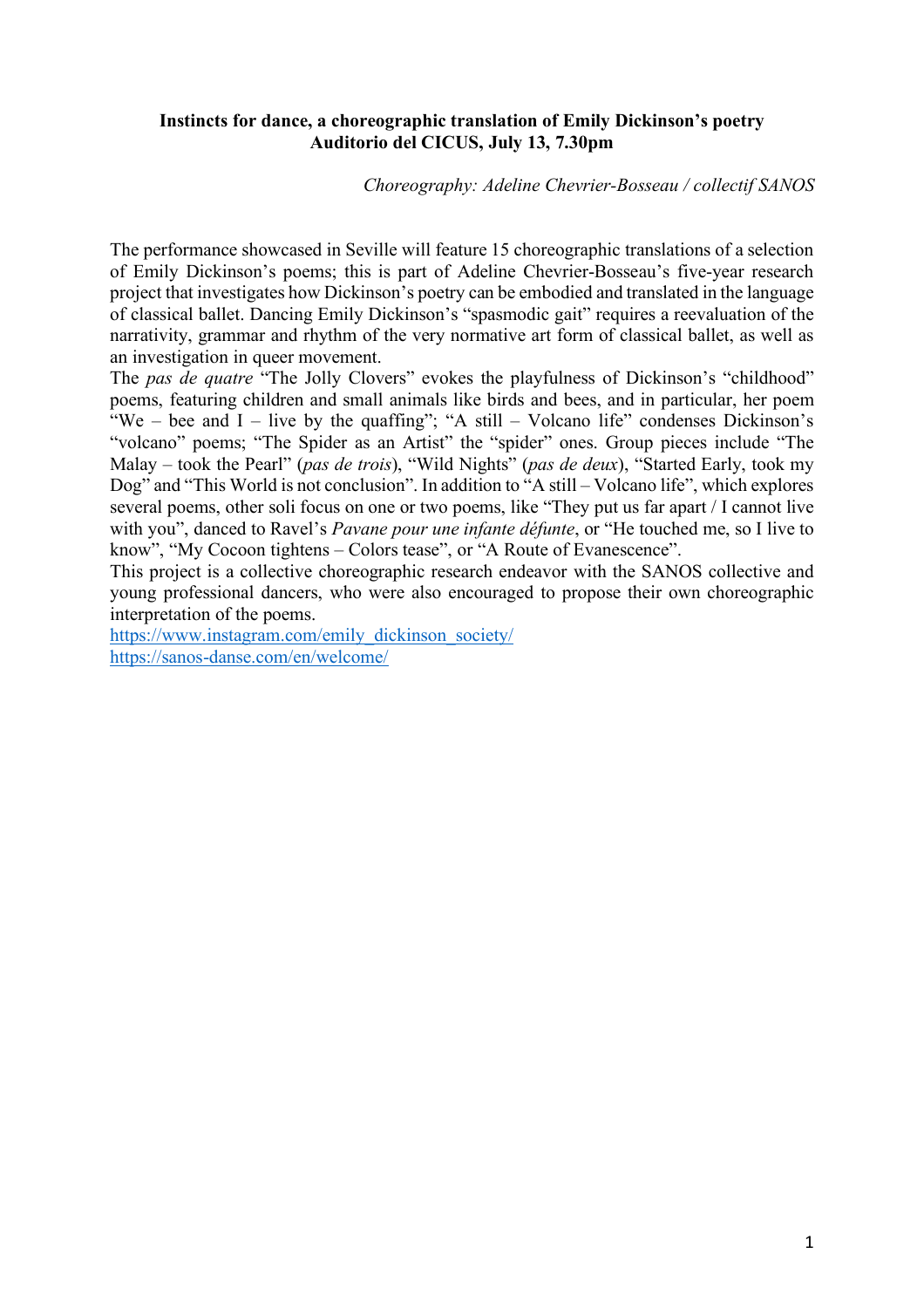Prologue – I dropped my brain – / My Soul is numb – *Dancers: Adeline Chevrier-Bosseau, Alessia Da Vita, Flore Denis-Péchac, Marius Lamothe, Julie Locastro, Elena Meccio, Linne Saunier-Bazin, Mattia Mantellato*

1) A still – Volcano life *Dancer: Alessia Da Vita* Fréderic Chopin, Waltz in C sharp minor, op. 64, n°2

2) The Jolly Clovers / Seraphic May *Dancers: Julie Locastro, Linne Saunier-Bazin, Elena Meccio, Flore Denis-Péchac* Jules Massenet, *Manon*

3) A route of Evanescence *Dancer: Marius Lamothe* Franz Schubert, Scherzo D593

4) Started Early, took my dog *Dancers: Adeline Chevrier-Bosseau, Alessia Da Vita, Flore Denis-Péchac, Isabelle Horovitz, Marius Lamothe, Cathy Laymet, Aurélia Lefaucheux, Julie Locastro, Linne Saunier-Bazin, Mattia Mantellato*

5) He touched me, so I live to know *Dancer: Elena Meccio* Maurice Ravel, "Alborada del gracioso", *Miroirs*

6) The Malay – took the Pearl Dancers: *Marius Lamothe, Mattia Mantellato, Alessia Da Vita* Piano arrangement from *El Tango de Roxanne* by Maria Leon Petit

7) A Dying Tiger – moaned for a drink *Dancers: Adeline Chevrier-Bosseau, Elena Meccio* Camille Saint-Saëns, *The Carnival of the Animals – The Swan*, performed by Julie Locastro

8) Wild Nights *Dancers: Julie Locastro, Linne Saunier-Bazin* Piano arrangement from The Cure's *Lovesong* by Maria Leon Petit

9) They put us far apart *Dancer: Julie Locastro* Maurice Ravel, *Pavane pour une Infante Défunte*

10) Me – from Myself – to Banish Dancers: *Cathy Laymet, Isabelle Horovitz* Fritz Keisler, *Prelude and Allegro in the style of Pugnani*

11) The Soul has Bandaged Moments *Dancers: Adeline Chevrier-Bosseau, Alessia Da Vita, Aurélia Lefaucheux, Julie Locastro* Frantz Schubert, *Der Jungling Und Der Tod / Klavierstück in C major, D916b (allegro)*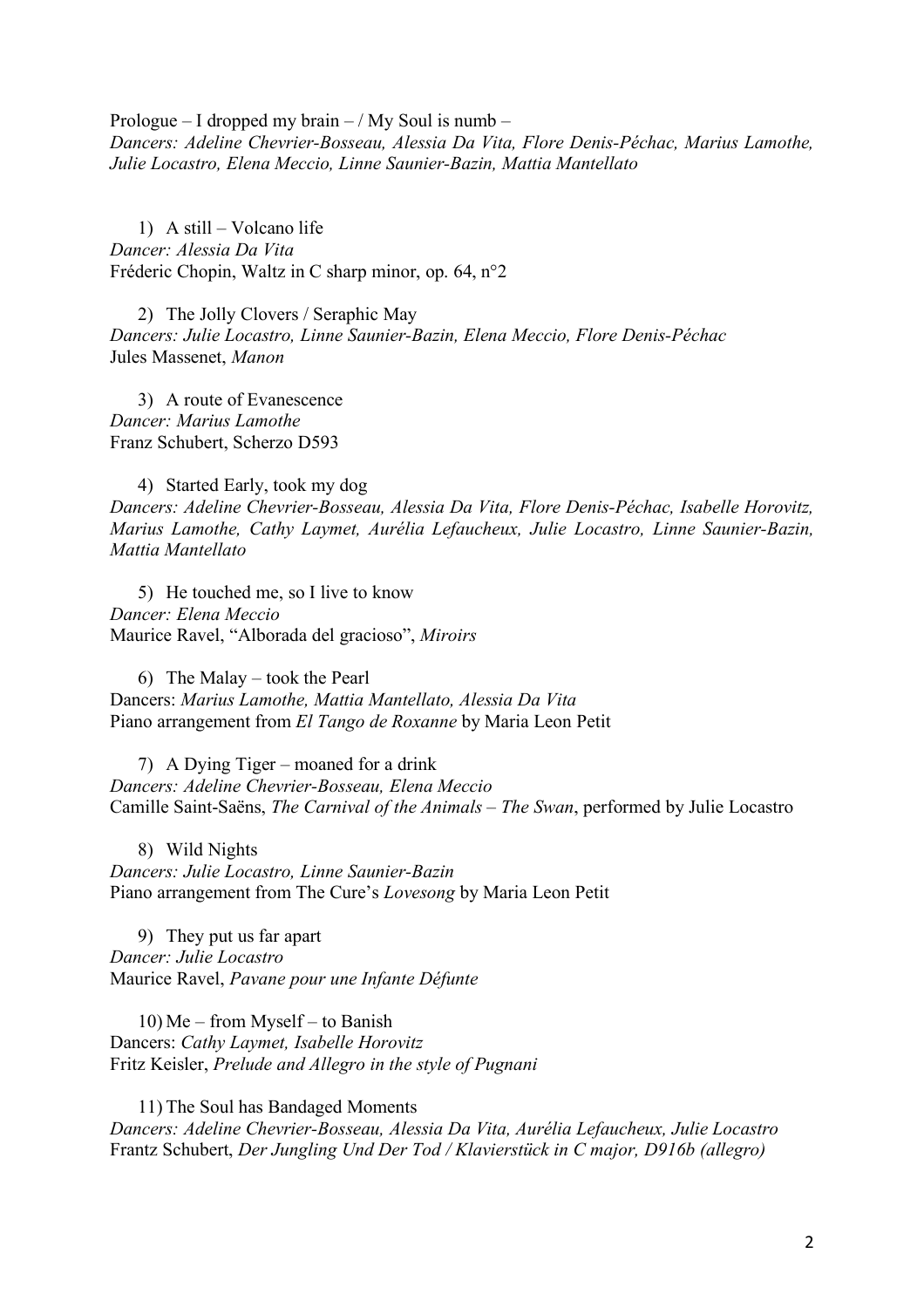12) The Spider as an Artist *Dancer: Flore Denis-Prechac* Igor Stravinsky, *Apollon Musagète*, Terpsichore variation

13) Four Trees *Dancers: Adeline Chevrier-Bosseau, Isabelle Horowitz, Cathy Laymet, Aurélia Lefaucheux* Music by Julie Locastro

14) My Cocoon tightens – Colors tease *Dancer: Linne Saunier-Bazin* Joseph Canteloube, *Bailèro*

15) This World is not conclusion *Dancers: Adeline Chevrier-Bosseau, Alessia Da Vita, Flore Denis-Péchac, Isabelle Horovitz, Marius Lamothe, Cathy Laymet, Aurélia Lefaucheux, Julie Locastro, Elena Meccio, Linne Saunier-Bazin, Mattia Mantellato*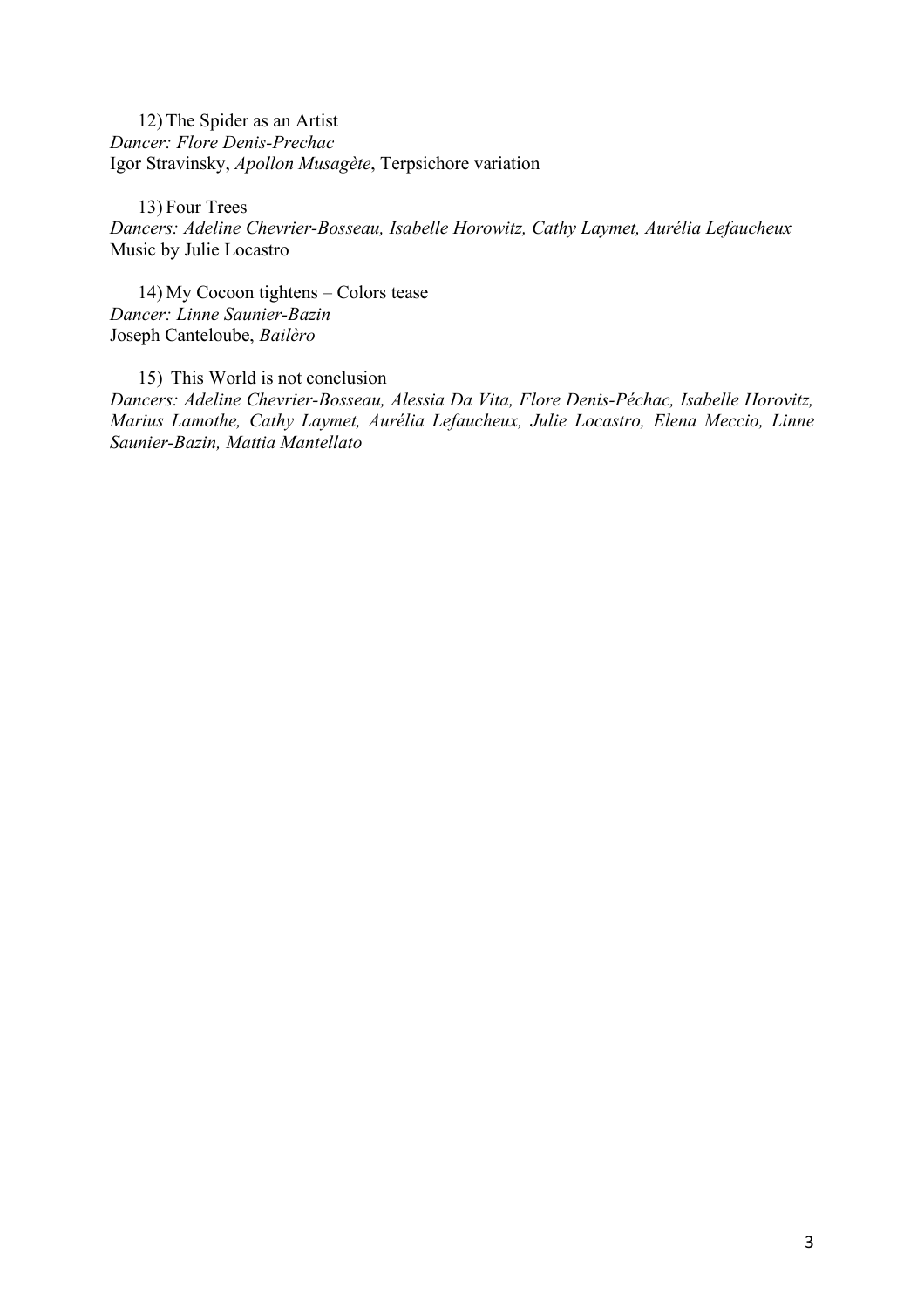## **The SANOS collective**

Composed of Romain Arreghini, Adeline Chevrier-Bosseau, Cathy Laymet and Aurélia Lefaucheux, the SANOS collective investigates dance from an interdisciplinary perspective, associating several forms of dance (ballet, baroque dance, contemporary,…), visual arts and academic research.

We all come from different backgrounds and wish to combine our diverse experiences and skills in order to propose an innovative approach to dance and scenography; for the project "Instincts for Dance, A Choreographic Translation of Emily Dickinson's Poetry", we also associated visual artist Richard Laillier and dancer Isabelle Horovitz to our research and our exploration of the connections between literature and dance, as well as the relations between texts, movement, music and visual arts.

**Romain Arreghini** is a classically-trained dancer and choreographer (Rosella Hightower Dance Academy in Cannes, Rudra Béjart school in Lausanne) who is also proficient in other art forms such as singing, music (drums), theatre, kendo and various traditional folk dances (Indian, Cuban, African and flamenco dance). He has worked with several classical, baroque and contemporary companies and choreographers. He is the resident choreographer for Dhyana Dance Lab, and he became a certified ballet instructor in 2020, and is now teaching ballet in several conservatories in the Paris area, as well as classical pas de deux, baroque dance and other techniques in the SANOS training program.

https://dhyanadancelab.com/

**Adeline Chevrier-Bosseau** is a trained dancer and academic. She teaches American literature and Dance Studies and has recently been elected as a Junior Member of the IUF (Institut Universitaire de France). She holds an *agrégation* in English and a PhD in American literature from Université Paris III – Sorbonne Nouvelle. Her book *Emily Dickinson du côté de Shakespeare, modalités théâtrales du lyrisme* was published in 2020. Her research focuses primarily on the dialogue between dance and literature, and she has published extensively in international peer-reviewed academic journals (*Transatlantica, Revue Française des Études Américaines, The Emily Dickinson Journal*, …), collective works like the *Nouvelle Histoire de la danse en Occident: De la Préhistoire à nos jours* (ed. Laura Cappelle, Seuil, 2020), and has edited the special issue of the *Cahiers Élisabéthains* on Shakespeare and dance (« Dancing Shakespeare in Europe: Silent Eloquence, the Body and the Space(s) of Play », volume 102, n<sup>o</sup>1, 2020). She is now leading a research project on the choreographic translation of Emily Dickinson's poetry with the SANOS collective and the students of the SANOS training program.

**Cathy Laymet** is a certified ballet instructor and a former soloist, who was trained in the National Spanish Ballet Academy in Madrid and in France, with renowned instructors such as Raymond Franchetti or Serge Peretti. She became a soloist at the age of 19, and joined the Paris Opera (where she was trained by ballet mistress Genia Poliakov) and the Ballet du Louvre (directed by Charles Jude), and appeared on international stages alongside major ballet stars such as Nureyev, M-C. Pietragalla, Sylvie Guillem, Florence Clerc, E. Legris, Laurent Hilaire, Cyril Atanassof, Noëlla Pontois… Cathy also danced with the Ballet National de Marseille "Roland Petit", the Capitole in Toulouse, and she was a soloist with the Ballet de l'Opéra de Nice. She often works with repetiteurs and Paris Opera dancers like Jean-Guillaume Bart and Florence Clerc.

Cathy teaches ballet in the SANOS training program. https://cathylaymet.com/